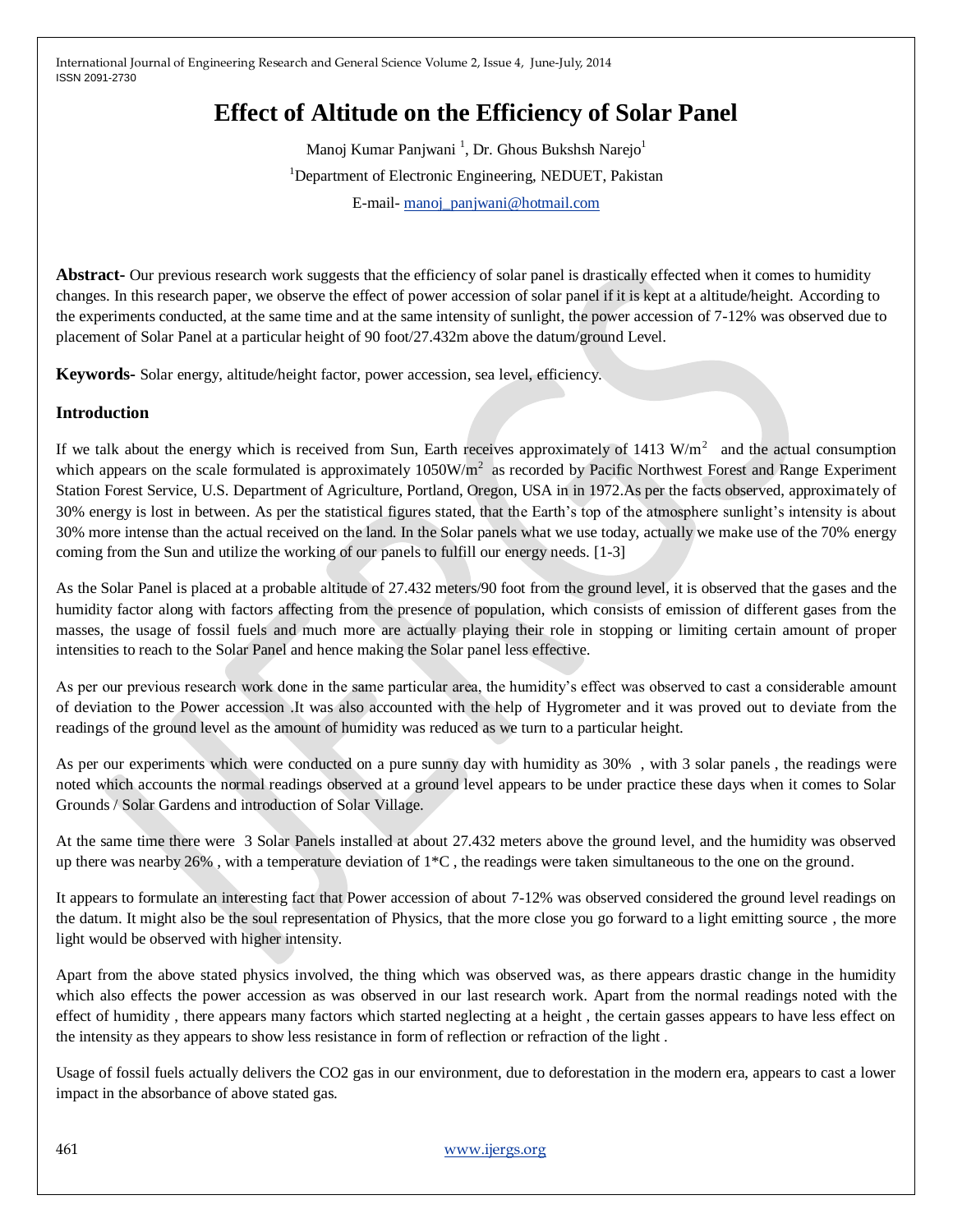The manufacturers of Solar Panels report in the specification sheet that the Panel responds at  $1000W/m^2$ ,  $25^{\circ}$ C. However, the performance of the Solar Panel is strongly affected by various external factors and which may cause the Panel to deviate from the standard values as prescribed by the manufacturers. [3]

This mainly depends on the Solar Radiation reaching the Earth and the values corresponding to Incident irradiation Pi.

Where  $Pi$  is the Incident irradiation in  $W/m^2$  and is given by :

$$
P_i = \int_0^\infty E(\lambda) \, d\lambda
$$

Where E (Lambda) *is* the spectral irradiance,  $I_{sc}$  is the short circuit current and  $V_{oc}$  is the open circuit voltage. The open/short current of the circuit is readily affected by the increasing of humidity range and which indirectly make the system deviate from the standard values provided by the manufacturer.

The spectral irradiances vary at the ground level at its intensities because of various atmospheric parameters.

As far as the Short Current Density, Jsc, is concerned, it is directly related with the spectral irradiance which is

# $J_{sc} = \int E(\lambda) SR(\lambda) d\lambda_4$

As the placement of the panel is kept on the altitude/height, there appears many factors which are neglected, the most which is counted appears the deviation in the humidity factor and other due to height, there appears neglection to the effect of certain gases on the Panel which actually allows the set of the set of the set of the set of the set of the set of the set of the set of the set of the set of the set of the set of the set of the set of the set of the set of the set of the set of th

Panel to work more effectively than before.[4]

As per the facts when the light consisting of energy/Photon strikes the water layer/unwanted gases which in fact appears denser on the ground level, Refraction appears which results in decreasing of intensity of the light which in fact appears to be the root cause of decreasing of efficiency. Additional there appears minimum components of Reflection which also appears on the site and in that, there appears light striking is subjected to more losses. If there appears the placement of Solar Panels on a particular height, there appears less effect of these factors on efficiency as there appears less humidity and less amount of Gas which indirectly restricting the process of Reflection and Refraction to have less effect on the utilization the energy coming from the Sun.[5]

## **Experiment and Analysis:**

Various experiments were conducted and in the test bench included 6 Solar panel specified as 50W BP Solar Panel having specification of Vamp = 17.3V and Imp = 2.9A with temperature coefficient of Isc=  $(0.065 \pm 0.015)$  % / °C, Temperature coefficient of Voc=-(80  $\pm$  10) mv / °C and Temperature coefficient of power=-(0.5  $\pm$  0.05) % / °C, Hygrometer, Thermometer, 6 Output Loads as tungsten filament bulbs (15, 20,25W) , 12 Millimeters. The test bench includes 3 Solar Panel installation on the ground and 3 Solar panels on the altitude of about 90 foot/27.432 meters. Results were calculated initially with normal temperature in Karachi which was 34\*C (305K) and humidity 30

| Temperature(K) | Humidity (%) | Voltage (DC) | Current Amps(DC) | Powers (watts) |
|----------------|--------------|--------------|------------------|----------------|
| 307            | 30           | 16.32        | 2.41             | 39.331         |
| 307            | 30           | 17.3         | 2.34             | 40.482         |
| 307            | 30           | 16.45        | 2.51             | 42.789         |

Table 1: Humidity vs. voltage, current and power readings taken through the experimental set up as discussed on the ground level.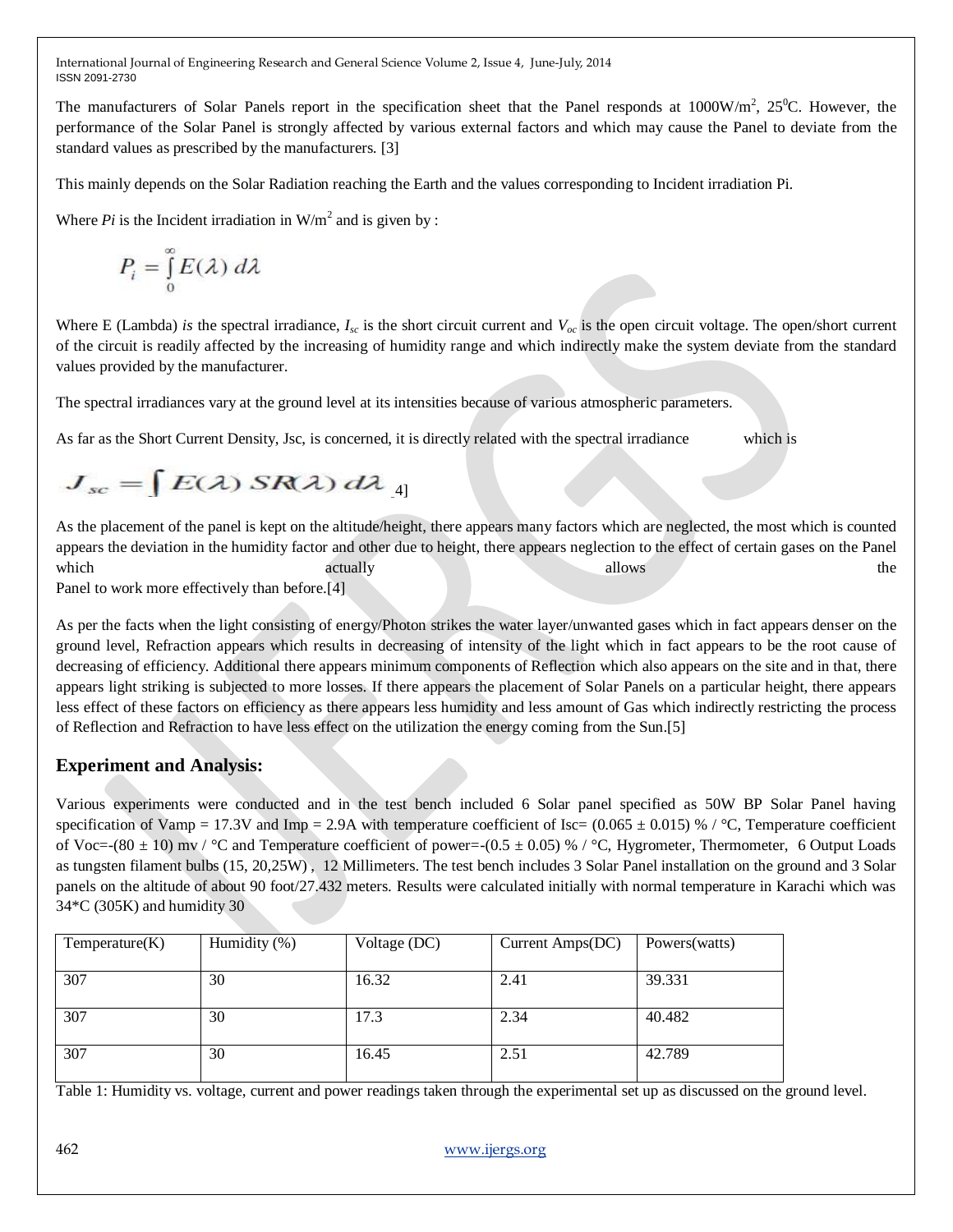Simultaneously the Panels kept on the Altitude of about 27.432 meters, following is the data which was observed. The initial were, due to placement of the system on the altitude , the temperature appeared to deviate a bit from the standard as because of the presence of water particles and other gasses which actually make contribution in lowering the usual temperature. Humidity was observed to be 26% on the altitude

| Temperature(K) | Humidity (%) | Voltage (DC) | Current Amps(DC) | Powers (watts) |
|----------------|--------------|--------------|------------------|----------------|
| 308            | 26           | 16.76        | 2.63             | 44.078         |
| 308            | 26           | 17.64        | 2.53             | 44.629         |
| 308            | 26           | 17.08        | 2.69             | 45.945         |

As it can be observed that there appears a drastic change in the power accession when it comes to placement of Solar Panel on the particular altitude. To compare the respective Power readings in order to observe the difference, the following formulae were used.

Power Accessed = (Power (Altitude)-Power (Ground))/Power (Ground)

| Solar Panel | Power(Ground)<br><b>Watts</b> | Power(Altitude)<br>Watts | % Accession |
|-------------|-------------------------------|--------------------------|-------------|
|             | 39.331                        | 44.078                   | 12.06       |
|             | 40.482                        | 44.629                   | 10.24       |
|             | 42.789                        | 45.945                   | 7.37        |

#### **Acknowledgment**

I would like to thank Dr.Lachhman Das Dhomeja, Professor at Institute of Information and Communication Technology, University of Sindh , Indra Devi Sewani , PHD Student at Sindh University Jamshoro and Radha Mohanlal , Lab Engineer at IOBM for being supportive and informative in my goals and for unconditional help without which this task submission of Research wouldn't have been ever possible.

### **.Conclusion:**

After the experiments conducted, it was clearly observed that the Power accession of 7-12% is observed when the Solar Panel is installed at a particular altitude ahead of the ground which indeed can be identified as the most probable and easy solution in order to utilize the less resources in getting maximum output.

#### **Future Directions and suggestions:**

As it can be observed that by applying simple techniques, the power accession can be varied up to a considerable amount. The agencies which are currently working in the concerned area with same goals should place the panels well above the ground so that to make the best utilization of Power coming from the Sun and make the best efforts in order to utilize the blessing of Sunlight in Pakistan.

#### **REFERENCES:**

"Chapter 8 – Measurement of sunshine duration" (PDF). *CIMO Guide*. World Meteorological Organization

"Natural Forcing of the Climate System". Intergovernmental Panel on Climate Change. Retrieved 2007-9-29.Radiation Budget". NASA Langley Research Center. 2006-10-17.

"Introduction to Solar Radiation". Newport Corporation. Archived from the original on Oct. 29, 2013.

463 [www.ijergs.org](http://www.ijergs.org/)